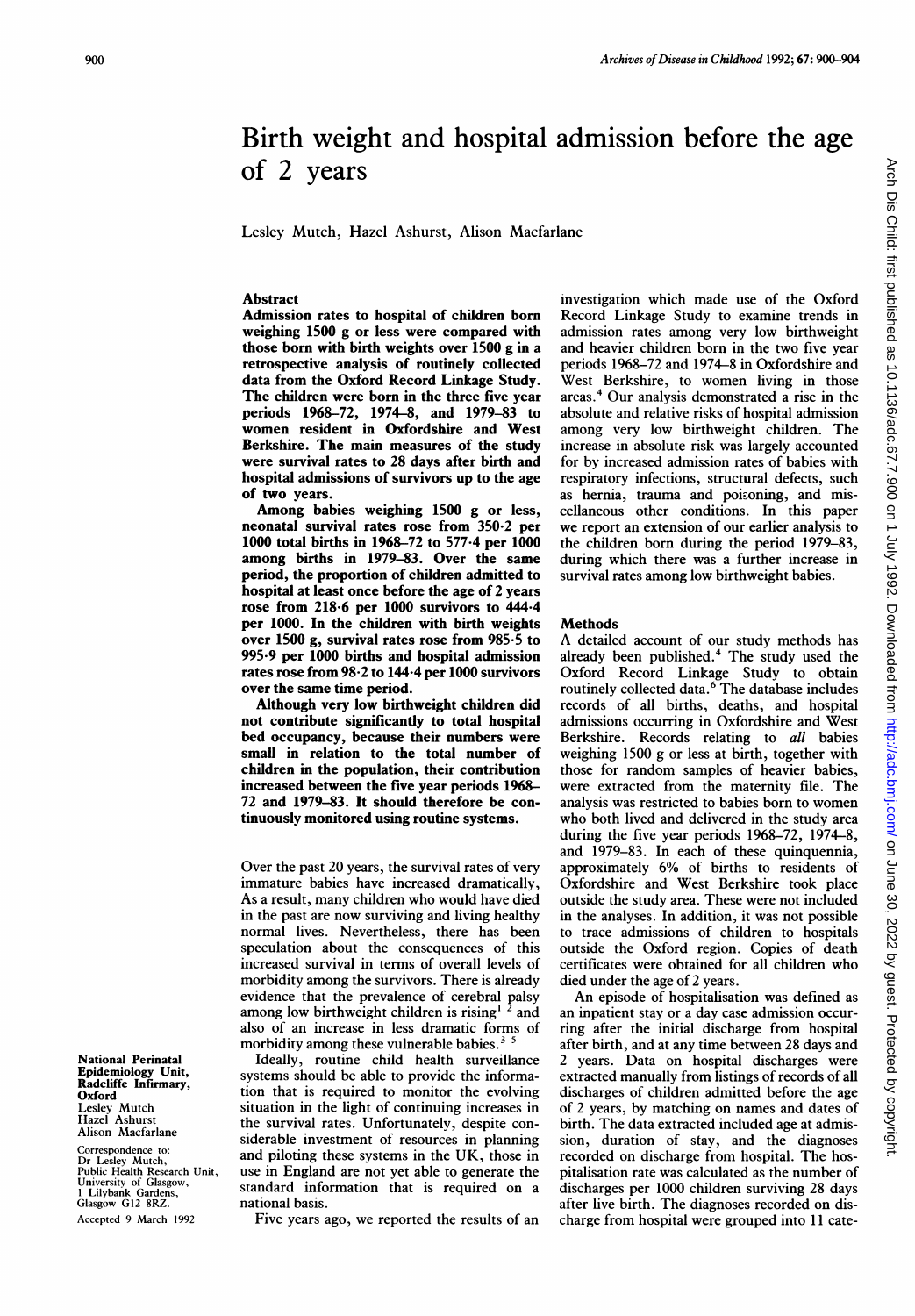Table <sup>I</sup> Changes between 1968-72 and 1979-83 in the numbers of deaths and mortality rates among babies born to women living and delivering in Oxfordshire or West Berkshire, by birth weight

|                        | Birth weight of 1500 g or less |            |             |                                                    | Birth weight over 1500 g |            |             |                                                    |
|------------------------|--------------------------------|------------|-------------|----------------------------------------------------|--------------------------|------------|-------------|----------------------------------------------------|
|                        | 1968-72                        | $1974 - 8$ | $1979 - 83$ | % Change in rate<br>between 1968-72<br>and 1979-83 | 1968-72                  | $1974 - 8$ | $1979 - 83$ | % Change in rate<br>between 1968-72<br>and 1979-83 |
| Total births           | 614                            | 379        | 433         |                                                    | 67863                    | 52751      | 56039       |                                                    |
| Live births            | 523                            | 295        | 354         |                                                    | 67393                    | 52468      | 55894       |                                                    |
| Stillbirths*           | 191                            | 84         | 79          |                                                    | 470                      | 283        | 145         |                                                    |
|                        | $(311-1)$                      | (221.6)    | (182.4)     | $-41$                                              | (6.9)                    | (5.4)      | (2.6)       | $-62$                                              |
| Early neonatal deaths† | 199                            | 99         | 86          |                                                    | 423                      | 260        | 169         |                                                    |
|                        | (470.5)                        | (335.6)    | (242.9)     | $-48$                                              | (6.3)                    | (5.0)      | (3.0)       | $-52$                                              |
| Late neonatal deaths†  |                                | 15         | 18          |                                                    | 90                       | 76         | 60          |                                                    |
|                        | (21.2)                         | (50.5)     | (50.8)      | $+140$                                             | (1.3)                    | (1.4)      | $(1-1)$     | $-15$                                              |
| Postneonatal deaths†   |                                | 12         |             |                                                    | 327                      | 217        | 218         |                                                    |
|                        | (18.9)                         | (40.6)     | $(11-3)$    | $-40$                                              | (4.9)                    | (4.1)      | (3.9)       | $-20$                                              |
| Deaths 366-729 days†   | 0                              |            |             |                                                    | 72                       | 40         | 23          |                                                    |
|                        | (0.0)                          | (3.4)      | (2.8)       |                                                    | $(1-1)$                  | (0.8)      | (0.4)       | $-64$                                              |
| Live born babies       | 215                            | 181        | 250         |                                                    | 66880                    | 52132      | 55665       |                                                    |
| surviving to 28 days†  | (350.2)                        | (477.6)    | (577.4)     | $+65$                                              | (985.5)                  | (988.3)    | (995.9)     | $+1$                                               |

Rates per 1000 total births shown in parentheses. tRates per 1000 live births shown in parentheses.

gories based on codes from the eighth and ninth revision of the *International Classification of*<br>Diseases.<sup>78</sup> As up to four diagnostic codes could be recorded for each episode, rates were based on the number of times a diagnostic grouping was mentioned.

It is possible that there were changes over time in the predisposition among paediatricians to admit children to hospital, their use of diagnostic labels, and the way that these were recorded. In an attempt to control for this, the admission rates of the very low birthweight babies were compared with those of the samples of bigger babies by estimating the odds ratios and their 95% confidence intervals.

# Results

CHILDREN BORN WEIGHING <sup>1500</sup> G OR LESS

Table <sup>1</sup> shows that the chance that a baby born weighing 1500 g or less in the years 1979-83 was 65% more likely to survive until the end of the neonatal period than a baby born in the period 1968-72. In contrast, table 2 shows that over the same period the rate of admission to hospital before the age of 2 years doubled, from 218-6 to 444-4 per 1000 survivors. As noted in our earlier paper the increased rate of admission between 1968-72 and 1974-8 was accounted for by an increase in the rate of admission of babies with infections, structural defects, trauma and poisoning, and miscellaneous 'other' conditions, among which, asthma predominated.<sup>4</sup> Table 3 shows that, with the exception of structural

defects other than hernias, the same categories, and in particular infections and miscellaneous other conditions, contributed to the more substantial rise between 1974-8 and 1979-83 in the overall rate of hospitalisation. In addition, there were statistically significant rises in the admission rates for nutritional disorders, convulsions, and 'perinatal' conditions, which included bronchopulmonary dysplasia, the sequelae of necrotising enterocolitis, and haemolytic disease.

# CHILDREN BORN WEIGHING MORE THAN <sup>1500</sup> G

Table <sup>1</sup> shows that between 1968-72 and 1979- 83, there was a 1% increase in survival to 28 days after live birth among children born weighing over 1500 g. The overall rate of hospitalisation among such children born in the period 1974-8, shown in table 2, was somewhat lower than for similar children born during 1968-72. This change was largely explained by reduced rates of admission for congenital malformations, structural defects and other anomalies, and convulsions, shown in table 3. For children born from 1979-83, however, the overall rate of hospitalisation was 143-3 per 1000 survivors, substantially higher than the rate of 89-4 for children born in the period 1974-8. This rise reflected increases in all but two of the diagnostic categories, but was mainly seen in increased mentions of diagnoses of infections, malformations, convulsions, perinatal and other conditions, notably non-specific symptoms and signs.

Table 2 Numbers and rates of readmission by period of birth and by birth weight

|                                                                             | Birth weight of 1500 g or less |                       |                       | Sample of children with<br>birth weight over 1500 g |                       |                       | Odds ratios associated with being very low birth weight<br>(95% confidence interval) |                                         |                                         |
|-----------------------------------------------------------------------------|--------------------------------|-----------------------|-----------------------|-----------------------------------------------------|-----------------------|-----------------------|--------------------------------------------------------------------------------------|-----------------------------------------|-----------------------------------------|
|                                                                             | 1968–72                        | $1974 - 8$            | $1979 - 83$           | 1968-72                                             | $1974 - 8$            | $1979 - 83$           | $1968 - 72$                                                                          | $1974 - 8$                              | $1979 - 83$                             |
| <b>Total births</b><br>No of liveborn<br>babies surviving<br>up to 28 days* | 614<br>215<br>(350.2)          | 379<br>181<br>(477.6) | 433<br>250<br>(577.4) | 1202<br>1181<br>(982.5)                             | 742<br>738<br>(994.6) | 924<br>921<br>(998.7) | 0.0096<br>$(0.0060 \text{ to } 0.0152)$                                              | 0.0090<br>$(0.0018 \text{ to } 0.0135)$ | 0.0044<br>$(0.0014 \text{ to } 0.0140)$ |
| No of children rehospitalised <sup>+</sup>                                  |                                |                       |                       |                                                     |                       |                       |                                                                                      |                                         |                                         |
| Once                                                                        | 47<br>(218.6)                  | 49<br>(270.7)         | 111<br>(444.4)        | 116<br>(98.2)                                       | 66<br>(89.4)          | 132<br>(143.3)        | 2.57<br>$(1.76 \text{ to } 3.74)$                                                    | 3.78<br>$(2.50 \text{ to } 5.72)$       | 4.77<br>$(3.50 \text{ to } 6.51)$       |
| Twice                                                                       | (97.7)                         | (66.3)                | 34<br>(136.0)         | 20<br>(16.9)                                        | 12<br>(26.3)          | 23<br>(25.0)          | 6.28<br>$(3.34 \text{ to } 11.8)$                                                    | 4.30<br>(1.90 to 9.73)                  | 6:15<br>$(3.55 \text{ to } 10.6)$       |
| Three or more<br>times                                                      | 12<br>(55.8)                   | 12<br>(66.3)          | 24<br>(96.0)          | (4.2)                                               | (2.7)                 | (7.6)                 | 13.3<br>$(4.62 \text{ to } 38.0)$                                                    | 26-l<br>$(5.79 \text{ to } 11.8)$       | 13.87<br>$(5.9 \text{ to } 32.59)$      |

\*Rate per 1000 live births shown in parentheses. tRate per 1000 babies surviving to 28 days shown in parentheses.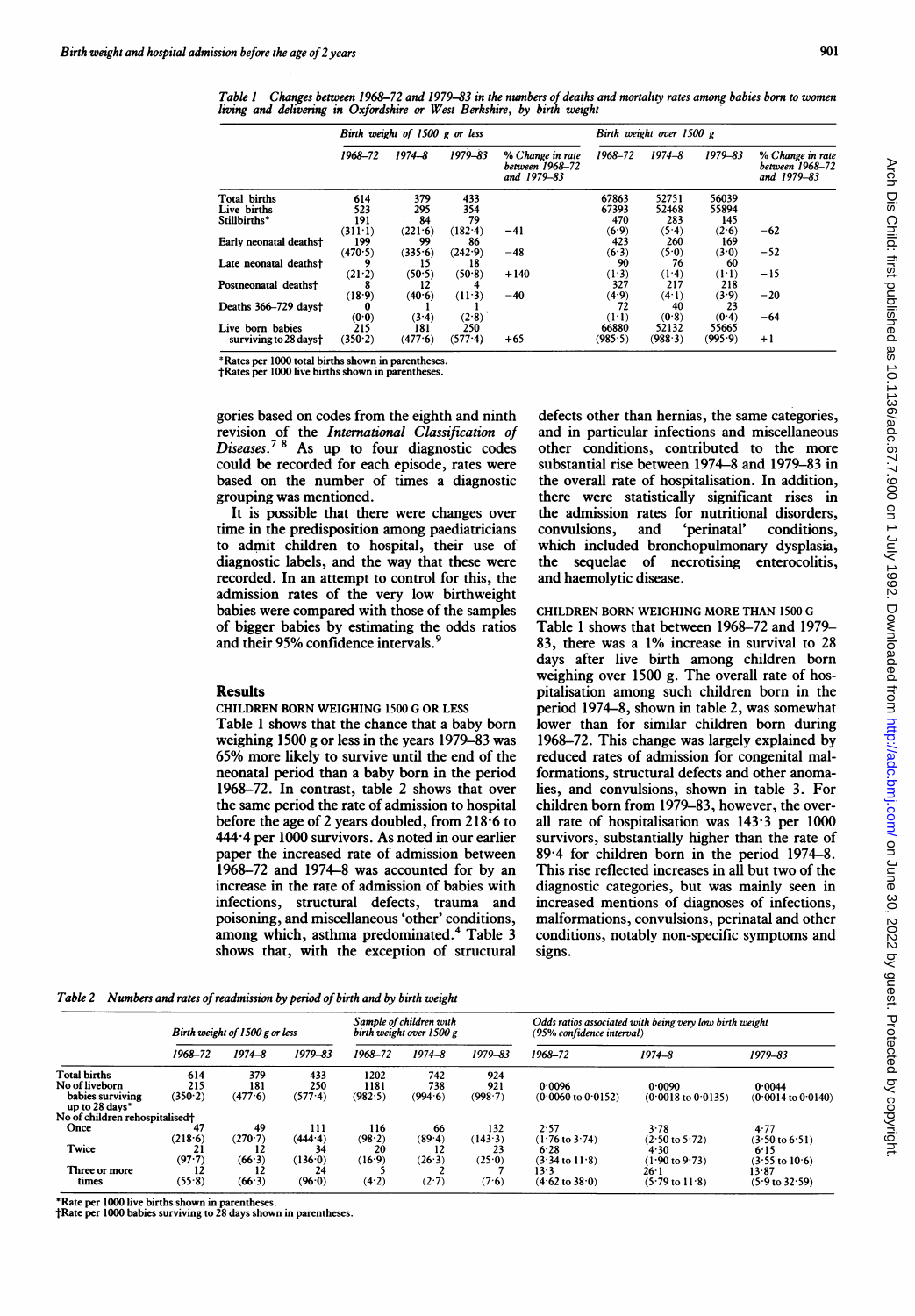COMPARISONS BETWEEN TRENDS FOR CHILDREN WITH VERY LOW AND HIGHER BIRTH WEIGHTS Table 4 shows that the overall odds ratio for rehospitalisation among low birthweight children compared with those born with higher birth

Table 6 The contribution of very low birthweight children to total hospital inpatient stays by children aged between 28 days and 2 years

|                                                                | <b>Year of birth</b>   |              |              |  |
|----------------------------------------------------------------|------------------------|--------------|--------------|--|
|                                                                | $1968 - 72$ $1974 - 8$ |              | 1979–83      |  |
| Birth weight 1500 g or less as:<br>% Of all children admitted  | 0.9                    | 1.0          | 1.4          |  |
| % Of all admission episodes<br>% Of all days spent in hospital | 0.7<br>1.5             | $1-0$<br>1.9 | 2.0<br>$4-4$ |  |

weights rose from 2-57 for those born in 1968- 72 to 3-78 for those born in 1974-8 and 4-77 for those born in 1979-83. Among births in 1979- 83, the diagnostic categories for which the odds ratios were highest, were structural defects and other anomalies, hernia, perinatal conditions, nutritional deficiency/disorders, and chest infections. Only in the case of nutritional and deficiency disorders was there a greatly increased risk of admission in 1979-83 compared with 1974-8 but this was still no greater than would be expected by chance. Within this category the most common diagnoses were 'failure to thrive' and 'feeding problems'.

For children born weighing 1500 g or less, table 5 shows no clear trends over time in the average number of episodes of rehospitalisation per survivor, or in the median length of stay, whether expressed per episode or per child. Among the children with higher birth weights, the average number of episodes of hospitalisation remained constant at  $1.2$  over the whole of the period studied. In contrast to the lack of any clear trend among children with very low birth weights, the median length of stay, per episode and per child, fell progressively. As a consequence of this, the contribution of children with very low birth weights to the overall numpbers of inpatient stays has increased over the three

Our results confirm that surviving very low birthweight babies are a vulnerable group of children who experience substantially higher levels of subsequent hospitalisation than heavier babies. Others have reported readmission rates of between 32 and 53% in the first year of life<sup>3 10 14</sup> against a background of admission rates of between 10 and 15% for all children. <sup>14</sup> <sup>15</sup> Our findings are consistent with this range. Between the five year periods 1968-72 and 1979-83 the rate of hospitalisation of very low birthweight babies who survived the first 28 days of life doubled, while their neonatal mortality fell by 65%. The rate of hospital admission among heavier survivors fell between the first two cohorts, but then rose in the cohort born in 1979-83. This latter finding is consistent with the results of a cross sectional study covering a much larger proportion of the population of the Oxford region but restricted to the two years 1975 and 1985.<sup>16</sup> That study reported an increase in admissions of all children aged 0-14 years. This was mainly accounted for

periods as table 6 shows.

**Discussion** 

Table 3 Numbers of mentions of diagnostic categories on discharge records by birth weight (rates per 1000 survivors)

|                                            | Birth weight of 1500 g or less |                | Birth weight over 1500 g |          |            |             |
|--------------------------------------------|--------------------------------|----------------|--------------------------|----------|------------|-------------|
|                                            | 1968-72                        | $1974 - 8$     | $1979 - 83$              | 1968-72  | $1974 - 8$ | $1979 - 83$ |
| <b>Neonatal survivors</b>                  | 215                            | 181            | 250                      | 1181     | 738        | 921         |
| No of children readmitted at<br>least once | 47                             | 49             | 111                      | 116      | 66         | 132         |
| Diagnostic category                        |                                |                |                          |          |            |             |
| <b>Malformation</b>                        | 20                             | 12             | 21                       | 21       |            | 31          |
|                                            | (93.0)                         | (66.3)         | (84.0)                   | (17.8)   | (9.5)      | (33.7)      |
| All structural defects                     | 17                             | 23             | 29                       | 19       |            | 10          |
|                                            | (79.1)                         | (127.1)        | (116.0)                  | (16.1)   | (6.8)      | (10.9)      |
| Hernia                                     | 14                             | 18             | 27                       | 13       |            |             |
|                                            | (65.1)                         | (99.4)         | (108.0)                  | (11:0)   | (2.7)      | (6.5)       |
| Other anomalies                            | 9                              |                | 12                       | 11       |            |             |
|                                            | (41.9)                         | (27.6)         | (48.0)                   | (9.3)    | (1.4)      | (4.3)       |
| All infections                             | 21                             | 28             | 98                       | 41       | 29         | 89          |
|                                            | (97.6)                         | (154.6)        | (392.0)                  | (34.7)   | (39.3)     | (96.6)      |
| Upper respiratory infection                |                                |                |                          |          |            |             |
|                                            | (4.7)                          | (22.1)         | (28.0)                   | (2.5)    | (1.3)      | (4.3)       |
| <b>Chest infection</b>                     |                                | 12             | 37                       | 15       |            |             |
|                                            | (32.6)                         | (66.2)         | (148.0)                  | $(12-7)$ | (12.2)     | (18.5)      |
| Trauma/poisoning                           |                                |                | 10                       | 32       | 21         | 24          |
|                                            | (9.3)                          | (22.1)         | (40.0)                   | (27.1)   | (28.5)     | (26.1)      |
| Nutritional deficiency/disorders           | 10                             | n              | 30                       |          |            |             |
|                                            | (46.5)                         | $(33 \cdot 1)$ | (120.0)                  | (3.4)    | (10.8)     | (6.5)       |
| Convulsions                                |                                |                | 14                       | 11       |            | 19          |
|                                            | (23.3)                         | (16.6)         | (56.0)                   | (9.3)    | (4.1)      | (20.6)      |
| <b>Perinatal conditions</b>                |                                |                | 27                       |          |            |             |
|                                            | (18.6)                         | (11.0)         | (108.0)                  | $(1-7)$  | (1.4)      | (8.7)       |
| Other/or-not known                         | 15                             | 21             | 64                       | 22       | 14         | 35          |
|                                            | (69.8)                         | (116.0)        | (256.0)                  | (18.6)   | (19.0)     | (38.0)      |
|                                            |                                |                |                          |          |            |             |

Table 4 Odds ratios and 95% confidence intervals of readmission for very low birthweight children compared with heavier children for each diagnostic category

|                             | Year of birth              |                             |                            |  |
|-----------------------------|----------------------------|-----------------------------|----------------------------|--|
|                             | 1968-72                    | $1974 - 8$                  | 1979–83                    |  |
| For all children admitted   | 2.57                       | 3.78                        | 4.77                       |  |
|                             | $(1.76 \text{ to } 3.74)$  | $(2.50 \text{ to } 5.72)$   | $(3.50 \text{ to } 6.51)$  |  |
| For children admitted with: |                            |                             |                            |  |
| Congenital malformation     | 5.67                       | 7.42                        | 2.63                       |  |
|                             | $(3.01 \text{ to } 10.65)$ | $(2.8 \text{ to } 19.12)$   | $(1.48 \text{ to } 4.67)$  |  |
| <b>Structural defects</b>   | 5.25                       | 21.34                       | 11.95                      |  |
|                             | $(2.68 \text{ to } 10.28)$ | $(7.99 \text{ to } 56.99)$  | $(5.74 \text{ to } 24.90)$ |  |
| Hernia                      | 6.25                       | 40.62                       | 18.46                      |  |
|                             | $(2.90 \text{ to } 13.51)$ | $(9.34 \text{ to } 176.87)$ | $(7.53 \text{ to } 45.26)$ |  |
| Other anomalies             | 4.65                       | 20.94                       | 11:56                      |  |
|                             | $(1.90 \text{ to } 11.35)$ | $(2.43 \text{ to } 180.35)$ | $(3.69 \text{ to } 36.16)$ |  |
| All infections              | 2.29                       | 4.47                        | 6.03                       |  |
|                             | $(1.74 \text{ to } 5.20)$  | $(2.59 \text{ to } 7.74)$   | (4.31 to 8.43)             |  |
| Upper respiratory infection | 1.83                       | 16.66                       | 6.60                       |  |
|                             | $(0.19 \text{ to } 17.72)$ | $(1.85 \text{ to } 149.93)$ | $(1.92 \text{ to } 22.74)$ |  |
| <b>Chest infection</b>      | 2.62                       | 5.75                        | 9.24                       |  |
|                             | $(1.54 \text{ to } 6.49)$  | $(2.34 \text{ to } 13.87)$  | $(5.10 \text{ to } 16.72)$ |  |
| Trauma/poisoning            | 0.34                       | 0.77                        | 1.56                       |  |
|                             | $(0.08 \text{ to } 1.42)$  | $(0.26 \text{ to } 2.28)$   | $(0.73 \text{ to } 3.30)$  |  |
| Nutritional deficiency/     | 14.35                      | 3.13                        | 20.80                      |  |
| disorders                   | $(4.46 \text{ to } 46.20)$ | $(1.07 \text{ to } 9.13)$   | $(8.55 \text{ to } 50.58)$ |  |
| Convulsions                 | 2.53                       | 4.15                        | 2.82                       |  |
|                             | $(0.87 \text{ to } 7.36)$  | $(0.83 \text{ to } 20.74)$  | $(1.39 \text{ to } 5.70)$  |  |
| <b>Perinatal conditions</b> | $11 - 18$                  | 8.23                        | 13.82                      |  |
|                             | $(2.03 \text{ to } 61.40)$ | $(0.74 \text{ to } 91.32)$  | $(6.19 \text{ to } 30.83)$ |  |
| Other                       | 3.95                       | 6.79                        | 8.71                       |  |
|                             | $(2.02 \text{ to } 7.75)$  | $(3.38 \text{ to } 13.64)$  | $(5.60 \text{ to } 13.54)$ |  |
|                             |                            |                             |                            |  |

Table 5 Changes over time in the number of episodes and length of stay by birth weight

|                                      | Year of birth |            |             |  |
|--------------------------------------|---------------|------------|-------------|--|
|                                      | 1968-72       | $1974 - 8$ | $1979 - 83$ |  |
| Average No of episodes/child         |               |            |             |  |
| $\leq 1500 g$                        | 1.8           | 1.8        | 1.9         |  |
| >1500 g                              | 1.2           | 1.2        | 1.2         |  |
| Median length of stay/episode (days) |               |            |             |  |
| $\leq 1500 g$                        | 4.8           | 3.5        | 4.2         |  |
| >1500 g                              | 3.6           | 2.8        | 2.1         |  |
| Median length of stay/child (days)   |               |            |             |  |
| $\leq 1500 g$                        | 7.6           | 4.9        | 6·1         |  |
| $>1500 \,\mathrm{g}$                 | 4.5           | $3-1$      | 2.3         |  |

by a rise in admissions to *medical* as opposed to surgical specialities. The contribution of very low birthweight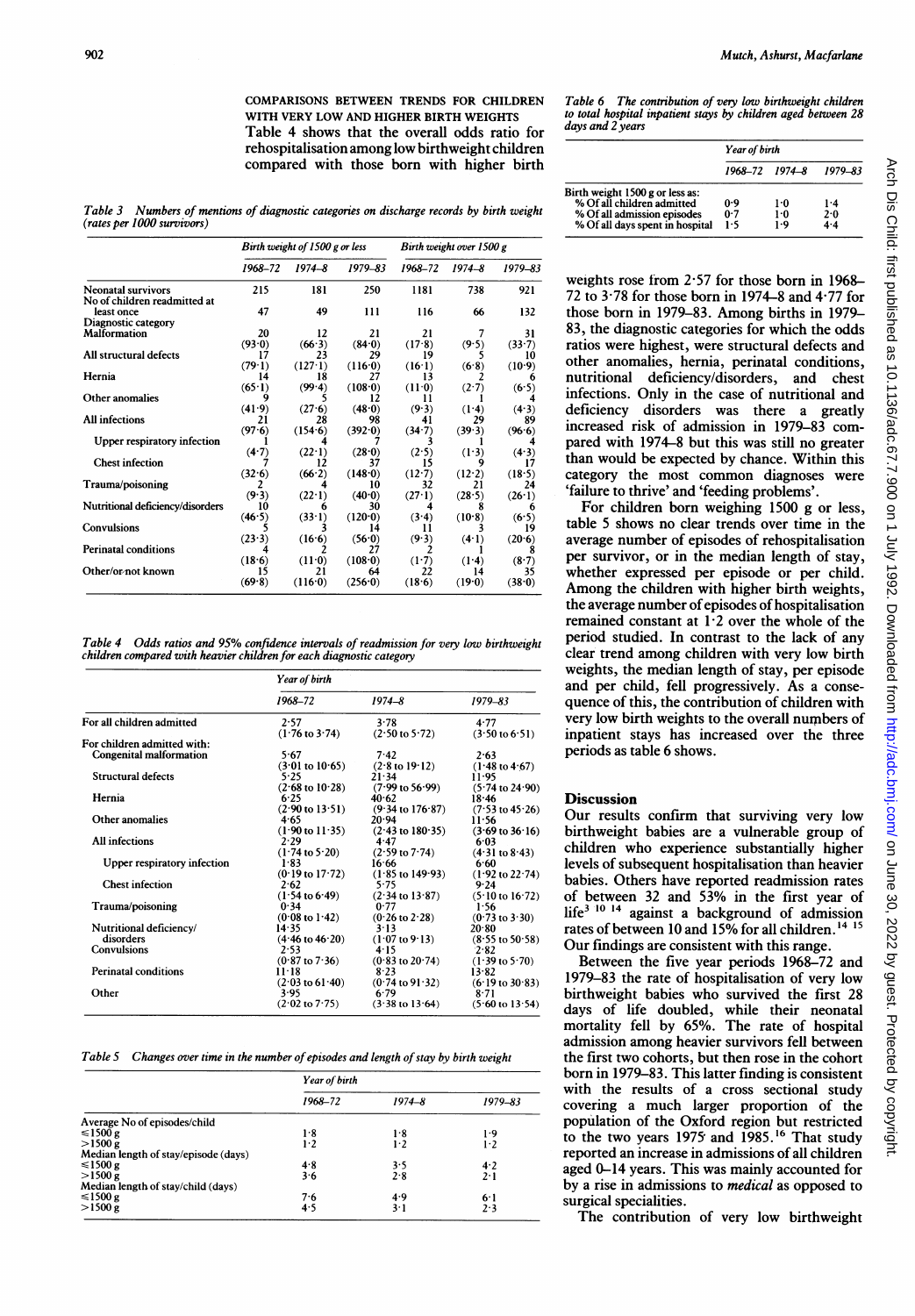babies to the total use of hospital beds by children between the ages of 28 days and two years is small, as table 6 shows. It is increasing, however, and there is a possibility that this increased bed use may also continue beyond the second year of life. In 1979-83, 34% of the lighter babies were readmitted in the first year of life, compared with 9% of the heavier babies. In the second year of life, 10% of the smaller children but only 5% of the heavier group were readmitted for the first time. Data from the 1946 national cohort suggested that the higher rate of admission for very small babies did not persist after the second year of life.<sup>17</sup> More recent data from the Scottish low birthweight study (L Mutch, in preparation) shows a continued high rate of hospital admission between 2 and  $4.5$  years of age. By the age of 2 years,  $23\%$  of children who weighed under 1500 g at birth had been readmitted, but by 4'5 years this figure had reached 65%.

The contribution of children born weighing under 1500 g to all hospital admissions rose by  $1.5$  times from 0.9% in 1968-72 to  $1.4\%$  in 1979-83. This increase was lower than the 2-9-fold rise in their contribution to the total number of days spent in hospital.

There are several possible explanations for the increased rates of readmission among the cohorts of children born during the early 1980s. It has been suggested that the increase in the rate of hospital admission may reflect greater pressure from parents or general practitioners for inpatient care, or 'lower thresholds for admission resulting, in part, from the increased availability of beds because of the diminishing lengths of stay'.<sup>16</sup> Although our study was designed to take account of changes in the threshold for admission within each of the paired cohorts, the data do not allow us to investigate changes in the threshold over time. It seems to us that this issue could only be addressed in studies that explore reasons for the decision to refer a child to hospital, and the admitting doctor's decision to admit the child. This cannot be ascertained retrospectively from routinely collected data.

Another possible contribution to the trends might be that doctors are referring and admitting to hospital children suffering from conditions that were not previously thought to be amenable to treatment. This notion does not receive support from the observed pattern of diagnostic categories, among which infections of the upper and lower respiratory tract dominated.

Lastly, the rising readmission rates may partly reflect a real increase in the prevalence of illness in these children. Even if this is so, it seems unlikely that child health has deteriorated to the extent implied by the rise in hospitalisation rates, particularly among the heavier group of children. As far as the very low birthweight children are concerned, however, this increase would be consistent with trends seen in other relevant data. Although the increasing survival of very low birthweight babies has been accompanied by an increase in the number of neurologically intact children in the population, the number of these children who have cerebral palsy has also been increasing.<sup>18</sup> Furthermore it

Our analyses are set against the background of increased rates of admission for all age groups in the Oxford region<sup>19</sup> and the debate about how these should be interpreted. For all children, it has been shown that although the number of admissions has increased, the total time spent in hospital has decreased.<sup>20</sup> Table 5 shows that whereas this is true for the heavier children in our study, there is no clear trend for the very low birthweight children.

Like ours, the studies of all admissions were based on data collected routinely and brought together as part of the Oxford Record Linkage Study. In theory, population based district information systems which district health authorities have been told to implement by April 1 1993 $^{21}$  should be able to provide similar information. Meanwhile, it has been shown that linkage of routine Körner data about successive hospital admissions is technically feasible, $22\overline{23}$ although use of readmission rates as an outcome measure of hospital inpatient care has been challenged.24 Linkage between maternity data and subsequent hospital admission of babies poses an added problem, however, as does the incompleteness of Körner maternity data,<sup>25</sup> but the importance of overcoming these difficulties cannot be overemphasised.

### **CONCLUSIONS**

Although very low birthweight children did not contribute significantly to total hospital bed occupancy because their numbers were small in relation to the total number of children in the population, their contribution increased between the five year periods 1968-72 and 1979-83. Future patterns should therefore be monitored continuously using routine systems.

We should like to thank Myfanwy Griffiths, Margaret Godden, and Tony Peeke at the Oxford Record Linkage Study who kindly provided the raw data, and Dr Michael Goldacre, the director, for access. Colleagues at the National Perinatal Epidemiology Unit have commented on successive draits and have, as always,<br>given helpful advice. Colin Prichard of the Public Health<br>Research Unit gave useful advice on a later draft. Grateful thanks<br>are due to Gaye Bell, Pam Hughes, L

Caldicott for help in preparing the manuscript.<br>
Lesley Mutch was supported by a project grant from the<br>
Department of Health and Social Security, as it then was. The<br>
National Perinatal Epidemiology Unit is funded by the

- 1 Hagberg B, Hagberg G, Olow I, Wendt I. The changing<br>panorama of CP in Sweden 1979–82. Acta Paediatr Scand<br>1989;78:283–90.
- 
- 2 Anonymous. Cerebral palsy, intrapartum care, and a shot in<br>the foot [Editorial]. Lancet 1989;ii:1251-2.<br>3 Hack M, Caron B, Rivers A, Fanaroff AA. The very low<br>birthweight infant: the broader spectrum of morbidity<br>during
- 
- changes in rehospitalisation of very low birthweight infants.<br>
Pediatrics 1986;79:164-71.<br>
5 Chan KN, Elliman A, Bryan E, Silverman M. Respiratory<br>
symptoms in children of low birthweight. *Arch Dis Child*<br>
1989;64:1294–30
- 6 Acheson ED. Medical record linkage. Nuffield Provincial Hospitals Trust. Oxford: Oxford University Press, 1967.
- 7 World Health Organisation. International classification of diseases. 8th revision. Geneva: WHO, 1967.
- 8 World Health Organisation. *International classification of*<br>diseases. 9th revision. Geneva: WHO, 1977.<br>9 Miettinen OS. Estimability and estimation in case-referent<br>studies. Am J Epidemiol 1976;103:226–35.
-